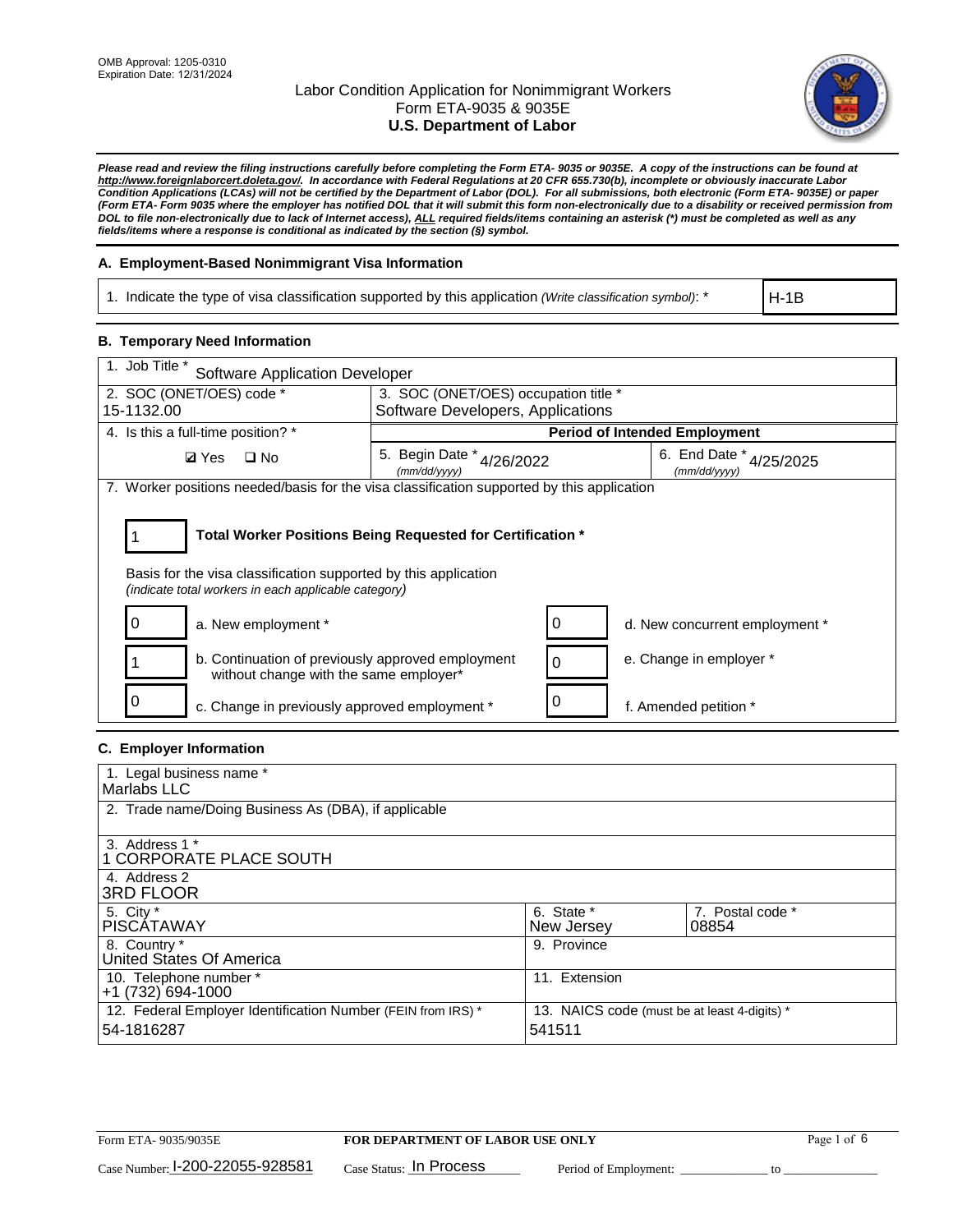

### **D. Employer Point of Contact Information**

**Important Note**: The information contained in this Section must be that of an employee of the employer who is authorized to act on behalf of the employer in labor certification matters. The information in this Section must be different from the agent or attorney information listed in Section E, unless the attorney is an employee of the employer.

| 1. Contact's last (family) name *               | 2. First (given) name * |                          | 3. Middle name(s)         |
|-------------------------------------------------|-------------------------|--------------------------|---------------------------|
| Vidyadharan                                     | Sanjay                  |                          |                           |
| 4. Contact's job title *<br>Chief Legal Officer |                         |                          |                           |
| 5. Address 1 *<br>1 CORPORATE PLACE SOUTH       |                         |                          |                           |
| 6. Address 2<br>3RD FLOOR                       |                         |                          |                           |
| 7. City $*$<br><b>PISCÁTAWAY</b>                |                         | 8. State *<br>New Jersey | 9. Postal code *<br>08854 |
| 10. Country *<br>United States Of America       |                         | 11. Province             |                           |
| 12. Telephone number *                          | 13. Extension           | 14. E-Mail address       |                           |
| +1 (732) 694-1000                               | 1600                    | sanjay@marlabs.com       |                           |

# **E. Attorney or Agent Information (If applicable)**

**Important Note**: The employer authorizes the attorney or agent identified in this section to act on its behalf in connection with the filing of this application.

| 1. Is the employer represented by an attorney or agent in the filing of this application? *<br>If "Yes," complete the remainder of Section E below. |                         |              |                               |                   | $\square$ Yes                                        | <b>ØNo</b> |
|-----------------------------------------------------------------------------------------------------------------------------------------------------|-------------------------|--------------|-------------------------------|-------------------|------------------------------------------------------|------------|
| 2. Attorney or Agent's last (family) name §                                                                                                         | 3. First (given) name § |              |                               | 4. Middle name(s) |                                                      |            |
| 5. Address 1 §                                                                                                                                      |                         |              |                               |                   |                                                      |            |
| 6. Address 2                                                                                                                                        |                         |              |                               |                   |                                                      |            |
| 7. City §                                                                                                                                           |                         | 8. State §   |                               |                   | 9. Postal code §                                     |            |
| 10. Country §                                                                                                                                       |                         | 11. Province |                               |                   |                                                      |            |
| 12. Telephone number §                                                                                                                              | 13. Extension           |              | 14. E-Mail address            |                   |                                                      |            |
| 15. Law firm/Business name §                                                                                                                        |                         |              | 16. Law firm/Business FEIN §  |                   |                                                      |            |
| 17. State Bar number (only if attorney) §                                                                                                           |                         |              | standing (only if attorney) § |                   | 18. State of highest court where attorney is in good |            |
| 19. Name of the highest State court where attorney is in good standing (only if attorney) §                                                         |                         |              |                               |                   |                                                      |            |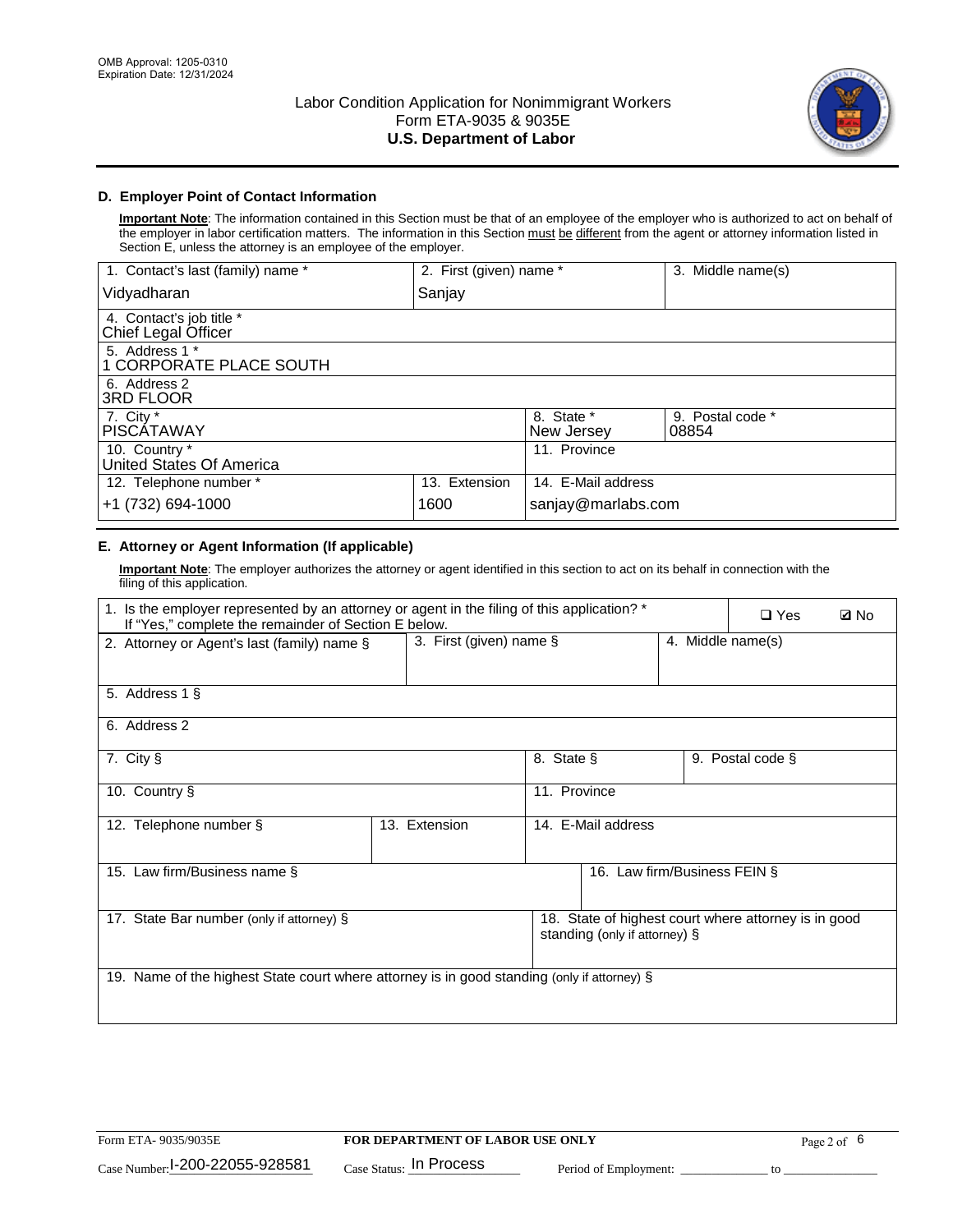

#### **F. Employment and Wage Information**

**Important Note**: The employer must define the intended place(s) of employment with as much geographic specificity as possible. Each intended place(s) of employment listed below must be the worksite or physical location where the work will actually be performed and cannot be a P.O. Box. The employer must identify all intended places of employment, including those of short duration, on the LCA. 20 CFR 655.730(c)(5). If the employer is submitting this form non-electronically and the work is expected to be performed in more than one location, an attachment must be submitted in order to complete this section. An employer has the option to use either a single Form ETA-9035/9035E or multiple forms to disclose all intended places of employment. If the employer has more than ten (10) intended places of employment at the time of filing this application, the employer must file as many additional LCAs as are necessary to list all intended places of employment. See the form instructions for further information about identifying all intended places of employment.

#### a.*Place of Employment Information* 1

|                                                                              | 1. Enter the estimated number of workers that will perform work at this place of employment under<br>the LCA.*                 |  |                                          |                      |                          |              |  |
|------------------------------------------------------------------------------|--------------------------------------------------------------------------------------------------------------------------------|--|------------------------------------------|----------------------|--------------------------|--------------|--|
|                                                                              | 2. Indicate whether the worker(s) subject to this LCA will be placed with a secondary entity at this<br>place of employment. * |  |                                          |                      | <b>Ø</b> Yes             | $\square$ No |  |
|                                                                              | 3. If "Yes" to question 2, provide the legal business name of the secondary entity. §                                          |  |                                          |                      |                          |              |  |
| Paxia Inc                                                                    |                                                                                                                                |  |                                          |                      |                          |              |  |
|                                                                              | 4. Address 1 *<br>13205 Fox Ripple Ln                                                                                          |  |                                          |                      |                          |              |  |
|                                                                              | 5. Address 2                                                                                                                   |  |                                          |                      |                          |              |  |
|                                                                              | 6. City $*$<br>7. County *<br>Fairfax<br>Herndon                                                                               |  |                                          |                      |                          |              |  |
| 8. State/District/Territory *<br>9. Postal code *<br>20171<br>Virginia       |                                                                                                                                |  |                                          |                      |                          |              |  |
| 10. Wage Rate Paid to Nonimmigrant Workers *<br>10a. Per: (Choose only one)* |                                                                                                                                |  |                                          |                      |                          |              |  |
|                                                                              | From $*$ $\S$ 98600 00<br>To: $$$                                                                                              |  | □ Hour □ Week □ Bi-Weekly □ Month ☑ Year |                      |                          |              |  |
|                                                                              | 11. Prevailing Wage Rate *<br>11a. Per: (Choose only one)*                                                                     |  |                                          |                      |                          |              |  |
|                                                                              | 98550 00<br>$\mathbf{\$}$                                                                                                      |  | □ Hour □ Week □ Bi-Weekly □ Month ☑ Year |                      |                          |              |  |
|                                                                              | Questions 12-14. Identify the source used for the prevailing wage (PW) (check and fully complete only one): *                  |  |                                          |                      |                          |              |  |
| 12.                                                                          | A Prevailing Wage Determination (PWD) issued by the Department of Labor                                                        |  |                                          |                      | a. PWD tracking number § |              |  |
| 13.                                                                          | A PW obtained independently from the Occupational Employment Statistics (OES) Program                                          |  |                                          |                      |                          |              |  |
| $\mathbf v$                                                                  | a. Wage Level (check one): §                                                                                                   |  |                                          | b. Source Year §     |                          |              |  |
|                                                                              | பெ<br>$\square$ $\square$<br>$\Box$ IV<br>$\Box$ N/A<br>□⊥                                                                     |  |                                          | 7/1/2021 - 6/30/2022 |                          |              |  |
| 14.                                                                          | A PW obtained using another legitimate source (other than OES) or an independent authoritative source                          |  |                                          |                      |                          |              |  |
|                                                                              | a. Source Type (check one): §<br>$\Box$ CBA<br>$\Box$ DBA<br>$\square$ SCA<br>$\Box$ Other/ PW Survey                          |  |                                          | b. Source Year §     |                          |              |  |
|                                                                              | c. If responded "Other/ PW Survey" in question 14.a, enter the name of the survey producer or publisher §                      |  |                                          |                      |                          |              |  |
|                                                                              | d. If responded "Other/ PW Survey" in question 14.a, enter the title or name of the PW survey §                                |  |                                          |                      |                          |              |  |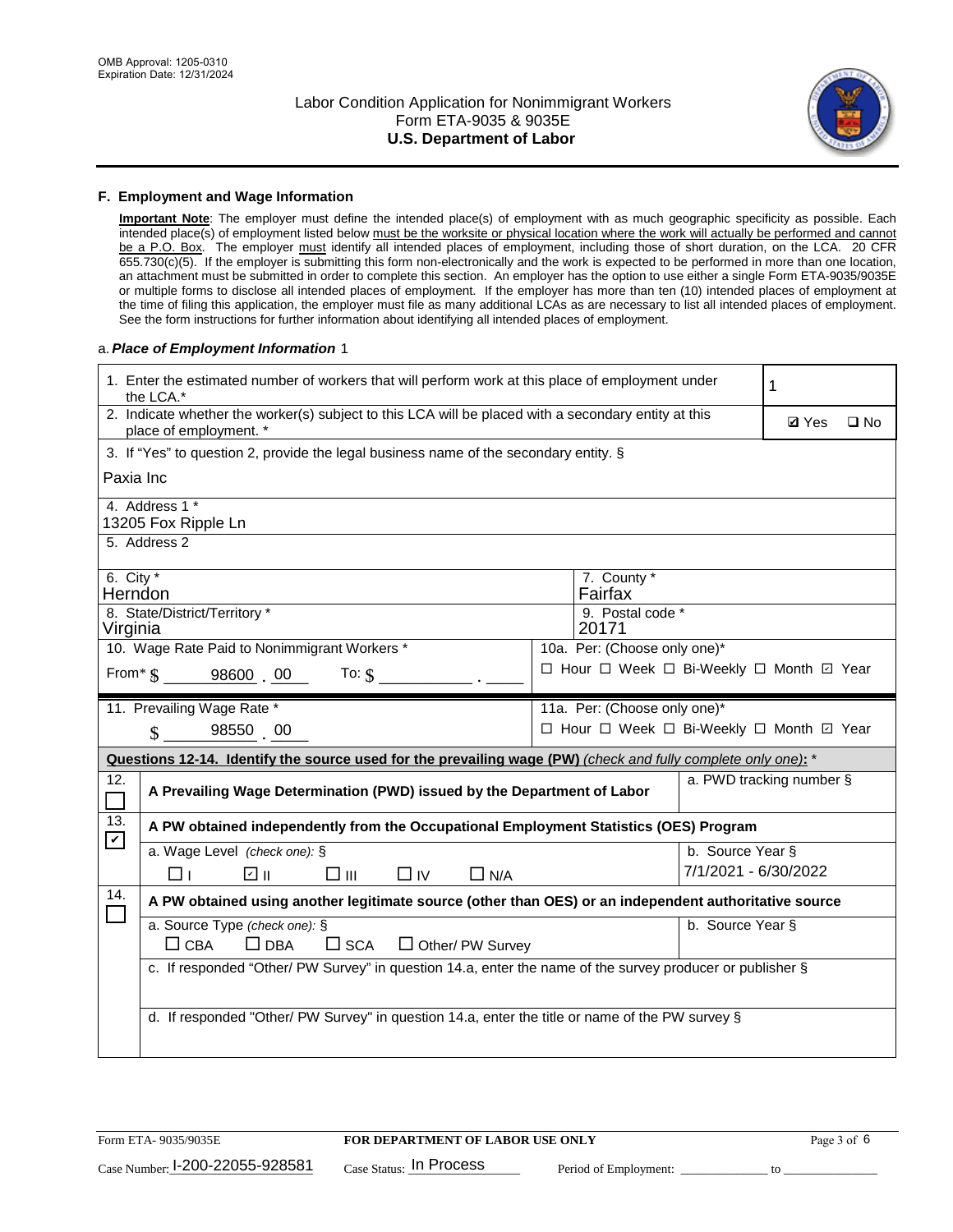

# **G. Employer Labor Condition Statements**

! *Important Note:* In order for your application to be processed, you MUST read Section G of the Form ETA-9035CP - General Instructions for the 9035 & 9035E under the heading "Employer Labor Condition Statements" and agree to all four (4) labor condition statements summarized below:

- (1) **Wages:** The employer shall pay nonimmigrant workers at least the prevailing wage or the employer's actual wage, whichever is higher, and pay for non-productive time. The employer shall offer nonimmigrant workers benefits and eligibility for benefits provided as compensation for services on the same basis as the employer offers to U.S. workers. The employer shall not make deductions to recoup a business expense(s) of the employer including attorney fees and other costs connected to the performance of H-1B, H-1B1, or E-3 program functions which are required to be performed by the employer. This includes expenses related to the preparation and filing of this LCA and related visa petition information. 20 CFR 655.731;
- (2) **Working Conditions:** The employer shall provide working conditions for nonimmigrants which will not adversely affect the working conditions of workers similarly employed. The employer's obligation regarding working conditions shall extend for the duration of the validity period of the certified LCA or the period during which the worker(s) working pursuant to this LCA is employed by the employer, whichever is longer. 20 CFR 655.732;
- (3) **Strike, Lockout, or Work Stoppage:** At the time of filing this LCA, the employer is not involved in a strike, lockout, or work stoppage in the course of a labor dispute in the occupational classification in the area(s) of intended employment. The employer will notify the Department of Labor within 3 days of the occurrence of a strike or lockout in the occupation, and in that event the LCA will not be used to support a petition filing with the U.S. Citizenship and Immigration Services (USCIS) until the DOL Employment and Training Administration (ETA) determines that the strike or lockout has ended. 20 CFR 655.733; and
- (4) **Notice:** Notice of the LCA filing was provided no more than 30 days before the filing of this LCA or will be provided on the day this LCA is filed to the bargaining representative in the occupation and area of intended employment, or if there is no bargaining representative, to workers in the occupation at the place(s) of employment either by electronic or physical posting. This notice was or will be posted for a total period of 10 days, except that if employees are provided individual direct notice by e-mail, notification need only be given once. A copy of the notice documentation will be maintained in the employer's public access file. A copy of this LCA will be provided to each nonimmigrant worker employed pursuant to the LCA. The employer shall, no later than the date the worker(s) report to work at the place(s) of employment, provide a signed copy of the certified LCA to the worker(s) working pursuant to this LCA. 20 CFR 655.734.

1. **I have read and agree to** Labor Condition Statements 1, 2, 3, and 4 above and as fully explained in Section G of the Form ETA-9035CP – General Instructions for the 9035 & 9035E and the Department's regulations at 20 CFR 655 Subpart H. \*

**Ø**Yes ロNo

### **H. Additional Employer Labor Condition Statements –H-1B Employers ONLY**

!**Important Note***:* In order for your H-1B application to be processed, you MUST read Section H – Subsection 1 of the Form ETA 9035CP – General Instructions for the 9035 & 9035E under the heading "Additional Employer Labor Condition Statements" and answer the questions below.

#### *a. Subsection 1*

| 1. At the time of filing this LCA, is the employer H-1B dependent? §                                                                                                                                                                           |                                                                                                     | ⊡ Yes | □ No      |              |
|------------------------------------------------------------------------------------------------------------------------------------------------------------------------------------------------------------------------------------------------|-----------------------------------------------------------------------------------------------------|-------|-----------|--------------|
| 2. At the time of filing this LCA, is the employer a willful violator? $\S$                                                                                                                                                                    |                                                                                                     |       | ⊡ No      |              |
| 3. If "Yes" is marked in questions H.1 and/or H.2, you must answer "Yes" or "No" regarding<br>whether the employer will use this application ONLY to support H-1B petitions or extensions of<br>status for exempt H-1B nonimmigrant workers? § |                                                                                                     |       | $\Box$ No |              |
| 4. If "Yes" is marked in question H.3, identify the statutory basis for the<br>exemption of the H-1B nonimmigrant workers associated with this<br>LCA. §                                                                                       | ■ \$60,000 or higher annual wage<br>□ Master's Degree or higher in related specialty<br>$\Box$ Both |       |           |              |
| H-1B Dependent or Willful Violator Employers -Master's Degree or Higher Exemptions ONLY                                                                                                                                                        |                                                                                                     |       |           |              |
| 5. Indicate whether a completed Appendix A is attached to this LCA covering any H-1B<br>nonimmigrant worker for whom the statutory exemption will be based <b>ONLY</b> on attainment of a<br>Master's Degree or higher in related specialty. § |                                                                                                     |       | ⊡ No      | <b>D</b> N/A |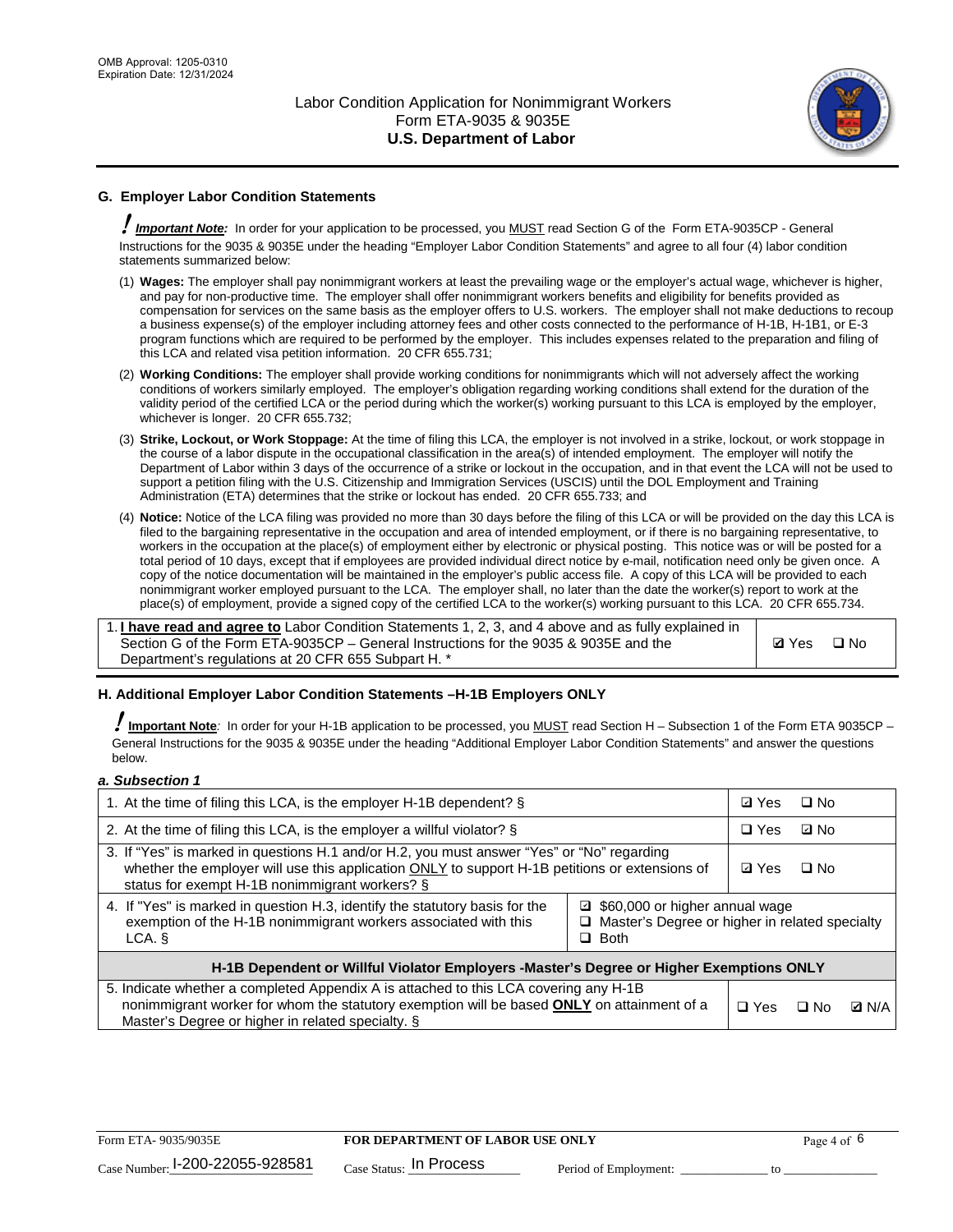

**If you marked "Yes" to questions H.a.1 (H-1B dependent) and/or H.a.2 (H-1B willful violator) and "No" to question H.a.3 (exempt H-1B nonimmigrant workers), you MUST read Section H – Subsection 2 of the Form ETA 9035CP – General Instructions for the 9035 & 9035E under the heading "Additional Employer Labor Condition Statements" and indicate your agreement to all three (3) additional statements summarized below.**

#### *b. Subsection 2*

- A. **Displacement:** An H-1B dependent or willful violator employer is prohibited from displacing a U.S. worker in its own workforce within the period beginning 90 days before and ending 90 days after the date of filing of the visa petition. 20 CFR 655.738(c);
- B. **Secondary Displacement:** An H-1B dependent or willful violator employer is prohibited from placing an H-1B nonimmigrant worker(s) with another/secondary employer where there are indicia of an employment relationship between the nonimmigrant worker(s) and that other/secondary employer (thus possibly affecting the jobs of U.S. workers employed by that other employer), unless and until the employer subject to this LCA makes the inquiries and/or receives the information set forth in 20 CFR 655.738(d)(5) concerning that other/secondary employer's displacement of similarly employed U.S. workers in its workforce within the period beginning 90 days before and ending 90 days after the date of such placement. 20 CFR 655.738(d). Even if the required inquiry of the secondary employer is made, the H-1B dependent or willful violator employer will be subject to a finding of a violation of the secondary displacement prohibition if the secondary employer, in fact, displaces any U.S. worker(s) during the applicable time period; and
- C. **Recruitment and Hiring:** Prior to filing this LCA or any petition or request for extension of status for nonimmigrant worker(s) supported by this LCA, the H-1B dependent or willful violator employer must take good faith steps to recruit U.S. workers for the job(s) using procedures that meet industry-wide standards and offer compensation that is at least as great as the required wage to be paid to the nonimmigrant worker(s) pursuant to 20 CFR 655.731(a). The employer must offer the job(s) to any U.S. worker who applies and is equally or better qualified for the job than the nonimmigrant worker. 20 CFR 655.739.

| 6. I have read and agree to Additional Employer Labor Condition Statements A, B, and C above and |       |           |
|--------------------------------------------------------------------------------------------------|-------|-----------|
| as fully explained in Section H – Subsections 1 and 2 of the Form ETA 9035CP – General           | □ Yes | $\Box$ No |
| Instructions for the 9035 & 9035E and the Department's regulations at 20 CFR 655 Subpart H. §    |       |           |

### **I. Public Disclosure Information**

! **Important Note***:* You must select one or both of the options listed in this Section.

| 1. Public disclosure information in the United States will be kept at: * |  |  |  |  |  |  |  |
|--------------------------------------------------------------------------|--|--|--|--|--|--|--|
|--------------------------------------------------------------------------|--|--|--|--|--|--|--|

**sqrt** Employer's principal place of business □ Place of employment

### **J. Notice of Obligations**

A. Upon receipt of the certified LCA, the employer must take the following actions:

- o Print and sign a hard copy of the LCA if filing electronically (20 CFR 655.730(c)(3));<br>
Maintain the original signed and certified LCA in the employer's files (20 CFR 655.7
- Maintain the original signed and certified LCA in the employer's files (20 CFR 655.705(c)(2); 20 CFR 655.730(c)(3); and 20 CFR 655.760); and
- o Make a copy of the LCA, as well as necessary supporting documentation required by the Department of Labor regulations, available for public examination in a public access file at the employer's principal place of business in the U.S. or at the place of employment within one working day after the date on which the LCA is filed with the Department of Labor (20 CFR 655.705(c)(2) and 20 CFR 655.760).
- B. The employer must develop sufficient documentation to meet its burden of proof with respect to the validity of the statements made in its LCA and the accuracy of information provided, in the event that such statement or information is challenged (20 CFR 655.705(c)(5) and 20 CFR 655.700(d)(4)(iv)).
- C. The employer must make this LCA, supporting documentation, and other records available to officials of the Department of Labor upon request during any investigation under the Immigration and Nationality Act (20 CFR 655.760 and 20 CFR Subpart I).

*I declare under penalty of perjury that I have read and reviewed this application and that to the best of my knowledge, the*  information contained therein is true and accurate. I understand that to knowingly furnish materially false information in the *preparation of this form and any supplement thereto or to aid, abet, or counsel another to do so is a federal offense punishable by fines, imprisonment, or both (18 U.S.C. 2, 1001,1546,1621).*

| 1. Last (family) name of hiring or designated official *   2. First (given) name of hiring or designated official *   3. Middle initial §<br>Vidyadharan | Saniav           |  |
|----------------------------------------------------------------------------------------------------------------------------------------------------------|------------------|--|
| 4. Hiring or designated official title *<br>Chief Legal Officer                                                                                          |                  |  |
| 5. Signature *                                                                                                                                           | 6. Date signed * |  |

| Form ETA- 9035/9035E            | FOR DEPARTMENT OF LABOR USE ONLY    |                       |  | Page 5 of 6 |
|---------------------------------|-------------------------------------|-----------------------|--|-------------|
| Case Number: 1-200-22055-928581 | $_{\text{Case Status:}}$ In Process | Period of Employment: |  |             |